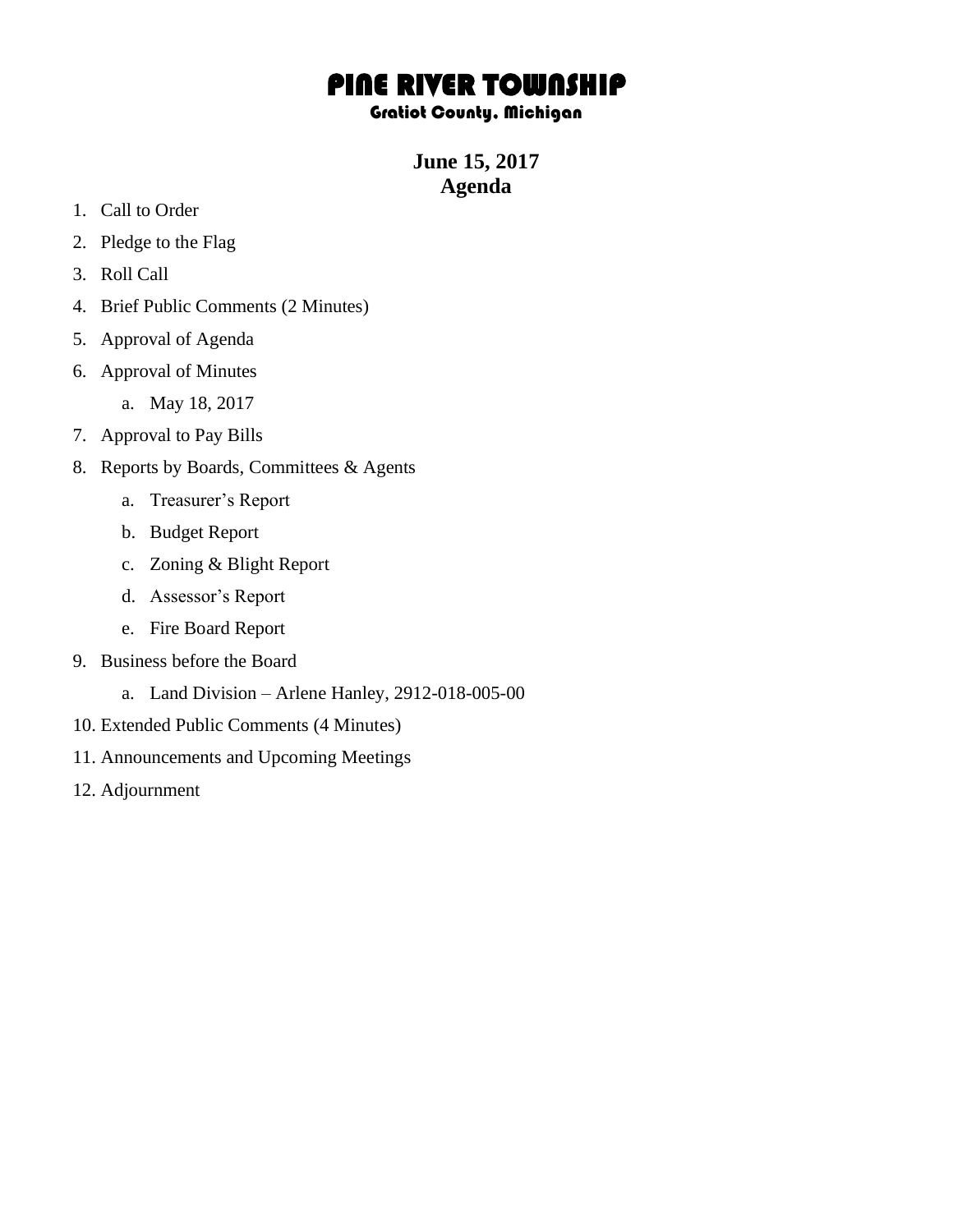## **MINUTES OF THE PINE RIVER TOWNSHIP BOARD MONTHLY MEETING JUNE 15, 2017**

- 1) The regular monthly meeting of the Pine River Township Board was called to order at 7:00 P.M. by Supervisor Beeson at the Township Hall.
- 2) Pledge the flag: The board and the public said the pledge to the flag.

3) Roll Call: Baker: present, Best: present, Moeggenborg: present, Beeson: present, Whitmore: present. (5) Board members present, (0) absent.

- 4) Brief Public comments (2 minutes): No comments.
- 5) Approve the Agenda: Motion by Moeggenborg: second by Best: to approve the agenda as presented. All present board members approved. Motion carried 5-0.
- 6) Approve the Minutes:

Motion by Moeggenborg: second by Best: to approve the Regular Meeting Minutes of May 18, 2017. All present board members approved. Motion carried 5-0.

7) Approval to Pay Bills:

Motion made by Best: second by Moeggenborg: to pay bills as presented in the amount of \$54,190.71. All present board members approved. Motion carried 5-0.

- 8) Reports by Boards, Committees & Agents
	- a) Treasurers Report Discussion: report placed on file.
	- b) Budget Report Discussion: report placed on file.
	- c) Zoning & Blight Officer Discussion: report placed on file.
	- d) Assessor Report Nothing to report.
	- e) Fire Services Nothing to report.
- 9) Business before the Board
	- a) Land Division A. Hanley, 2912-018-005-00

i) Discussion was held. Motion by Baker: second by Moeggenborg: to approve the division of Parcel Number 2912-018-005-00 to become Residual #2912-018-005-01 and Child #2912-018-005-10. All present board members approved. Motion carried 5-0.

- 10) Extended Public Comments (4 Minutes)
	- a) None.
- 11) Announcements and Upcoming Meeting
	- a) Next Board meeting
		- i) July 20, 2017
	- b) Whitmore updated Board on new election equipment and the training received